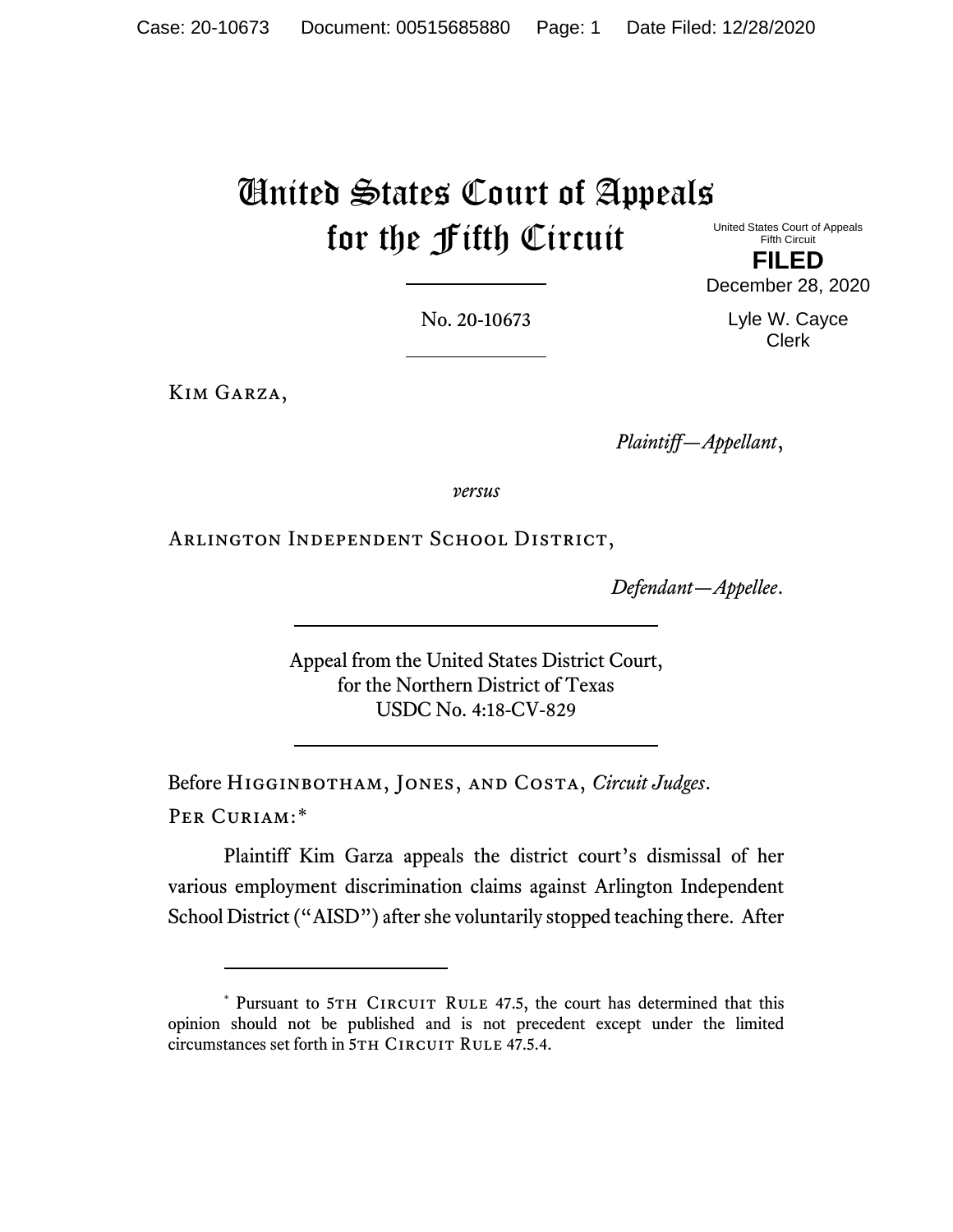## No. 20-10673

reviewing the court's opinions, the briefing and pertinent portions of the record, we find no reversible errors of law or fact in the district court's opinion and therefore AFFIRM.

On March 22, 2017, Garza filed a charge with the U.S. Equal Employment Opportunity Commission, alleging age discrimination, race discrimination, national origin discrimination, and retaliation. She received a right to sue letter from the EEOC on November 27, 2017, but her lawyer did not file suit in district court within the required 90 days. She was issued a second right to sue letter on March 22, 2018 for her discrimination claims of discrimination and retaliation based on age, disabilities, gender, and ethnicity.

In an August 5, 2019 order, the district court reviewed all her claims on a Fed. Rule Civ. Pro. 12(b)(6) motion and dismissed as untimely her claims of race discrimination, national origin discrimination, and sex discrimination under Title VII as well as a Title VI claim, because the allegations were exactly the same as those for which the time limit had expired based on the first right to sue letter. The district court also dismissed the 42 U.S.C. § 1983 claims for failing to state a claim because Plaintiff failed to allege facts establishing the AISD school board engaged in a wellestablished custom of discrimination against her. The district court left in place Garza's claims for age discrimination ("ADEA"), claims under the Americans with Disabilities Act ("ADA") and Title VII retaliation and hostile work environment.

At the summary judgment stage, the district court again carefully reviewed the remaining claims in an order dated May 29, 2020. The court found insupportable Garza's ADEA, ADA, and Title VII claims because Garza suffered no adverse employment action. As she admitted in her deposition, she voluntarily resigned from AISD following a lengthy period of